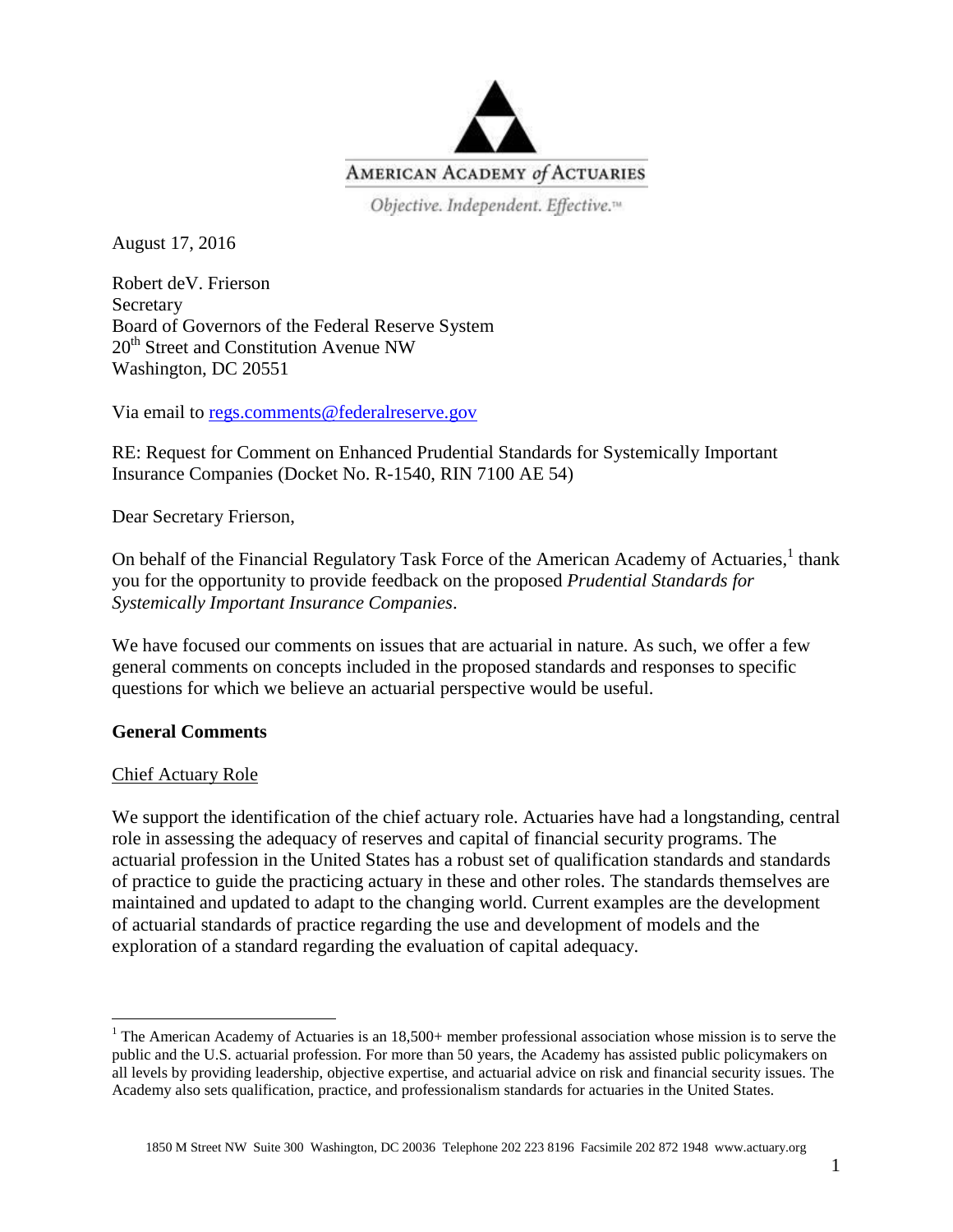We agree that it is useful to allow for the chief actuary responsibilities to be split between multiple individuals when the products (and the associated professional expertise required) vary materially across entities within the group. A group that contains both life and P&C businesses is one such example. We recommend this requirement allow for flexibility to reflect the various facts and circumstances that may exist with regard to product lines and available expertise.

# Separation of Chief Actuary and Chief Risk Officer Roles

While we support the splitting of the chief actuary and chief risk officer roles in large, complex organizations such as systemically important financial institutions (SIFIs), we caution about extending such a requirement to less complex organizations. There may be circumstances in less complex organizations in which it would be appropriate and desirable to have the same individual serve in both positions.

# Liquidity Analysis

When analyzing the liquidity requirements of a group, it is appropriate to recognize entity-level constraints on the potential to provide liquidity to other entities in the group.

# Delaying Payment to Policyholders

Certain contracts (e.g., life insurance) allow an insurer to delay payment of certain types of benefits when requested. The Federal Reserve has asked whether it is reasonable for insurers to assume such a delay in their planning for liquidity needs. We believe that this depends on the types of stress that are being considered. For normal business environments, it would not be appropriate to assume such delays. However, for extreme events, it may be appropriate to assume a delay in payments occurs to the extent permitted contractually. In situations in which this is not included as a contractual option (i.e., the delay of payment), then it would not be reasonable for the insurer to plan for such delays in times of stress. As a result, it would be inappropriate to assume that an insurer would delay claim payments (e.g., death benefit payments, injured worker wage loss benefits on workers' compensation policies, accident victim obligations, etc.) in times of stress.

# **Responses to Specific Questions**

*Question 8: The Board invites comment on whether the above requirements are appropriate for managing cash flows at systemically important insurance companies. Should any aspects of this cash-flow projection requirement be modified to better address the risk of systemically important insurance companies?*

All material liquidity exposures and sources should be considered, and any list of cash flow exposures and sources (e.g., supplementary information associated with the request for comments) should be considered examples and not a complete list. For example, we would expect income tax, shareholder dividend, and cash needs of non-insurance affiliates to also be considered.